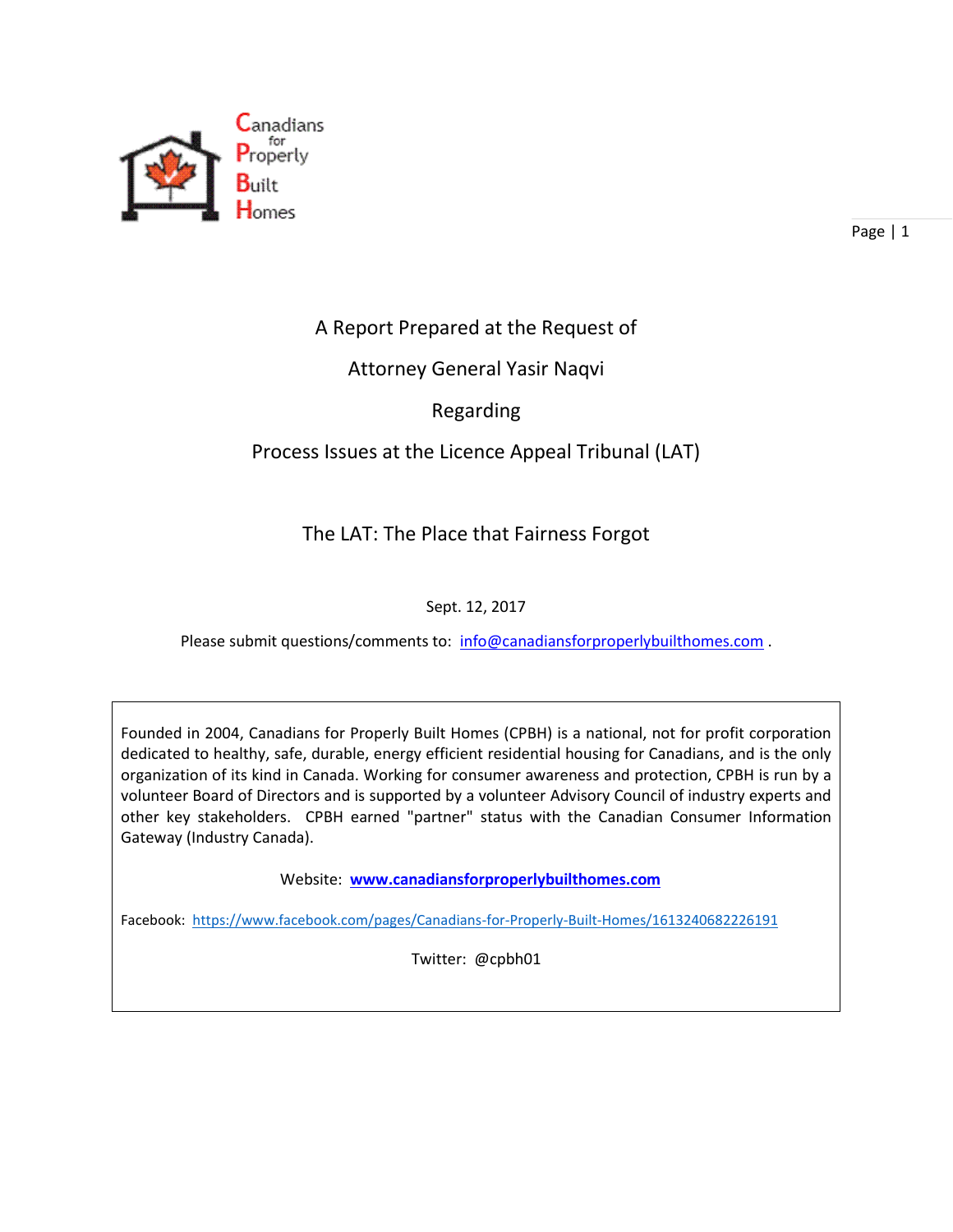# Contents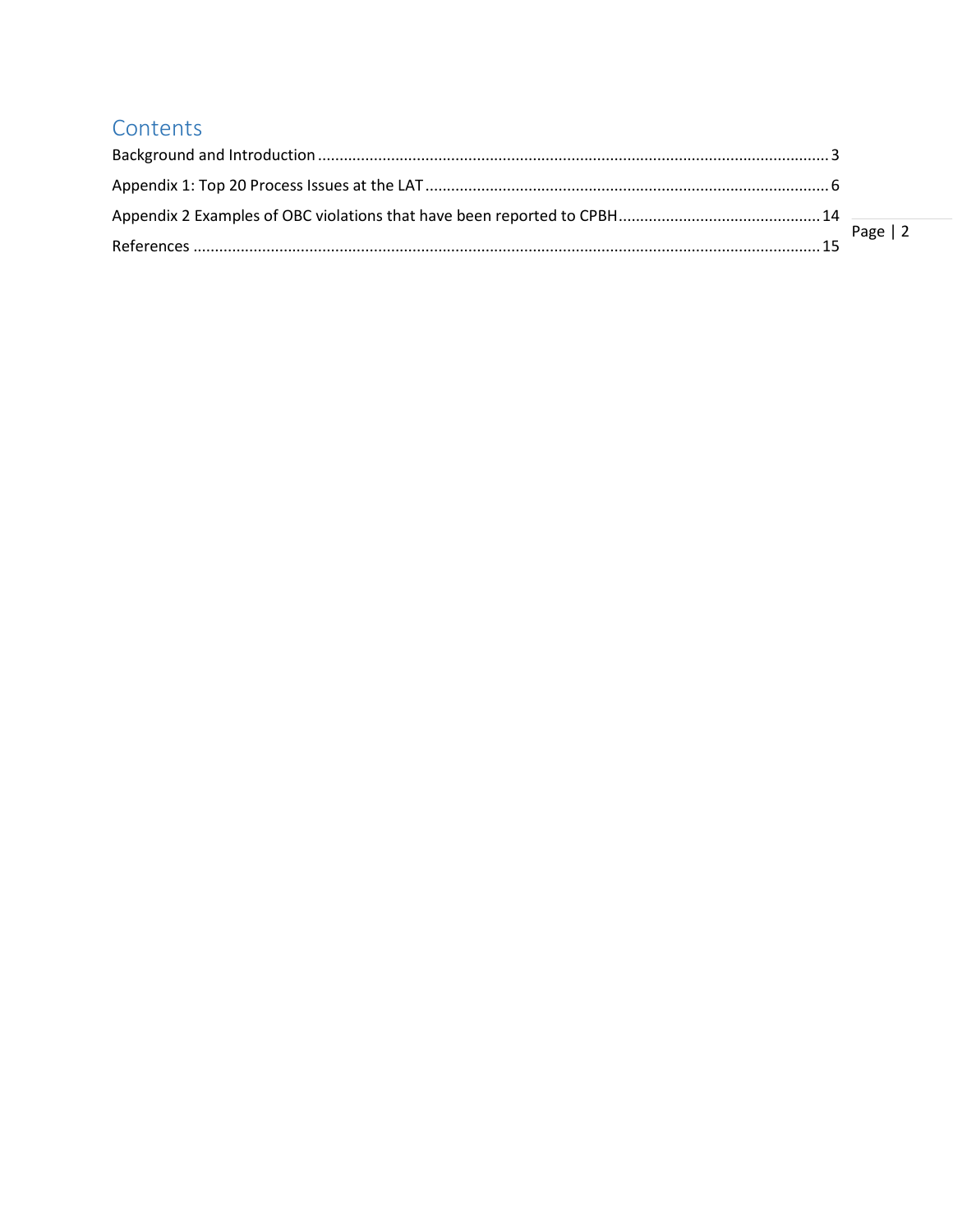## <span id="page-2-0"></span>Background and Introduction

 $\overline{\phantom{a}}$ 

Ontarians do not have access to justice when it comes to appealing decisions made by Ontario's mandatory monopoly, the Tarion Warranty Corporation (Tarion). This has been a serious issue for more than a decade.

For the past 11 years, Canadians for Properly Built Homes (CPBH) has monitored the results from the Licence Appeal Tribunal (LAT), given homeowners' complaints about Tarion, homeowners' dismal results at the LAT when they appeal Tarion's decisions, and homeowners' complaints about LAT processes.

Annually, CPBH prepares an analysis of LAT decisions<sup>1</sup> and distributes it to key officials, requesting that they take appropriate action given the serious process problems reported by homeowners<sup>2</sup>. Examples of process problems include adjudicators who do not have the training to deal with complex housing issues and self-represented litigants, a highly legalistic and very adversarial approach to these cases in which the homeowner is often fighting both Tarion and the builder (both of which are represented by lawyers, with the homeowner usually self-represented), lost transcripts by the LAT, lengthy delays in the hearing process, and more.

CPBH has also met with key representatives of Safety, Licensing Appeals and Standards Tribunals Ontario (SLASTO) and the LAT about these process issues (Dec. 2014 and Nov. 2015). Many of these serious process issues were acknowledged by the SLASTO Executive Chair, Linda Lamoureux in Dec. 2014. Yet, to date, little to no action has been taken related to those issues. Indeed, some argue that SLASTO/LAT have taken regressive actions with the new "Licence Appeal Tribunal (LAT) Rules of Practice and Procedure" that were implemented in April 2016, e.g., dismissal without a hearing and no limit on the costs homeowners may face to pursue an appeal at the LAT.

During the period 2006-2016, homeowners lost a staggering 84% of the items appealed at the LAT. Many believe that key contributors to this very high homeowner failure rate are LAT processes.

Over the years, many homeowners advised CPBH that they will never appeal Tarion's decisions at the LAT due to LAT process issues. A letter from Frank Denton (former Assistant Deputy Minister of Government and Consumer Services) to Tarion's President Howard Bogach dated Oct. 7, 2014 also referenced the issue of homeowners unwilling to go to the LAT. ADM Denton's letter said:

 $1$  While the LAT hears cases related to other matters such as funeral homes and car dealers, this analysis is limited to appeals of Tarion decisions, in relation to Tarion's administration of the Ontario New Home Warranty Plan Act (ONHWP).

 $2$  Here is the link to CPBH's most recent report: <http://www.canadiansforproperlybuilthomes.com/html/whatsnew/2017/july/2016LATFinalReport.pdf>.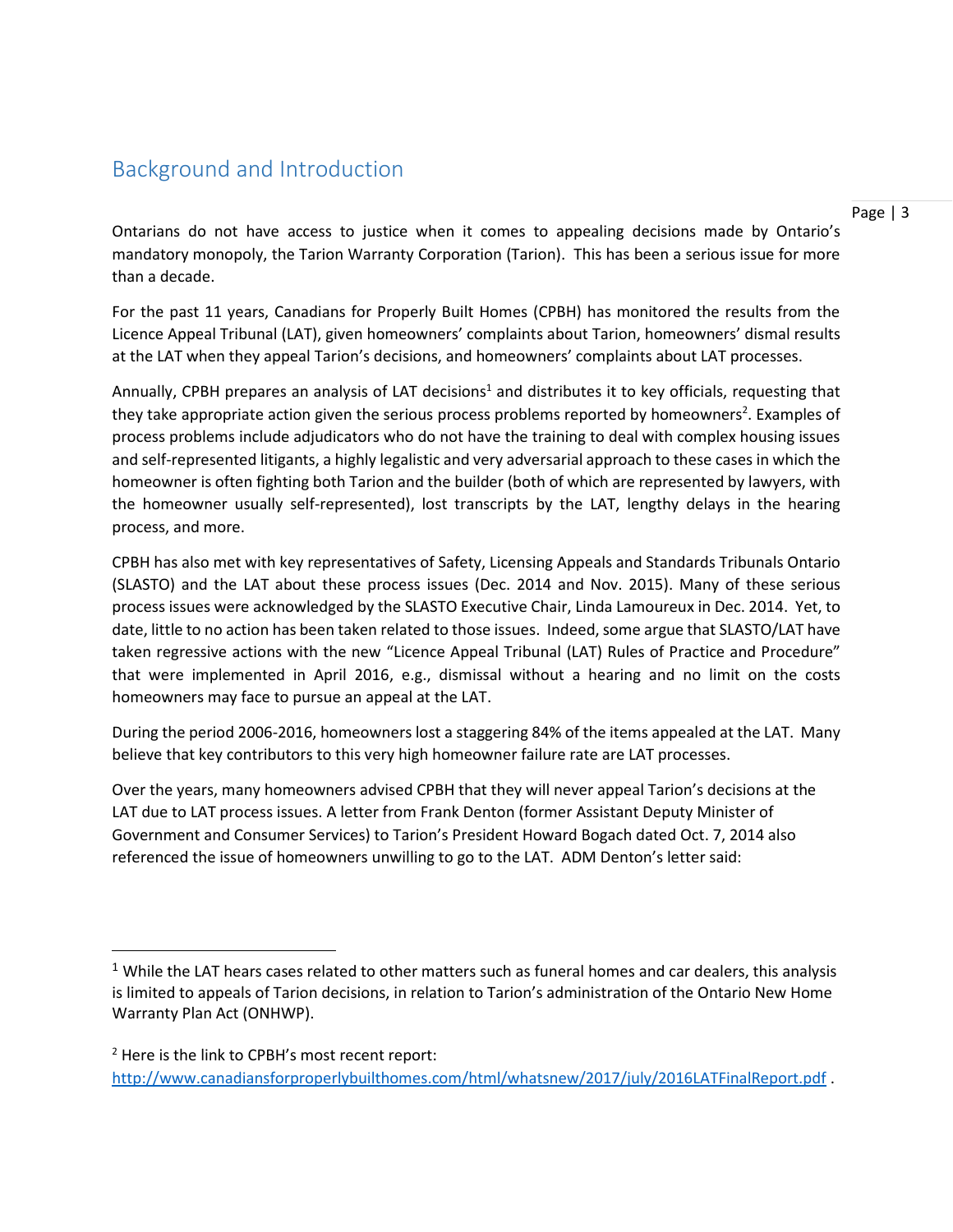*"…A less litigious and adversarial process would also address concerns the ministry has heard from homeowners that they are dissuaded from pursuing LAT appeals because the existing processes are not transparent, and are complicated, time-consuming, costly, and unbalanced…".*

The Thomson/Cohl report dated Aug. 3, 2016 also raised serious concern about the LAT's processes:

*"…It is hard to review such a lengthy proceeding without coming away with serious concern about how legalistic, court-like and adversarial the adjudicative process at the LAT….has become…"* (p. 25).

The figure that follows depicts the number of homeowner appeals of Tarion's decisions at the LAT from 2006 to 2016 - from a high of 267 cases in 2006, to a new low of eight cases in 2016.



Some have suggested that this rapid decline in the number of appeals is perhaps because Tarion is adequately protecting homeowners. That notion is dispelled for anyone who has read Justice Cunningham's Dec. 2016 Tarion Review Final Report. In that Report, Justice Cunningham has, in effect, recommended the dismantling of Tarion -- given all of the serious problems with that organization and the associated legislation. The rapid decline depicted in the above figure more likely suggests that consumers have abandoned the LAT as a plausible means of settling disputes as it is utterly broken.

On July 20, 2017, CPBH representatives met with the Yasir Naqvi, Attorney General of Ontario, about these very serious ongoing process issues at the LAT. The Attorney General requested that CPBH prepare a summary of the process issues. CPBH is pleased to provide this summary for the Attorney General in Appendix 1. This list has been limited to the top 20 process issues at the LAT. Many of them are interrelated.

In CPBH's Dec. 9, 2014 meeting with SLASTO's Ms. Lamoureux, the issue of patch and run was briefly discussed. Far too many homeowners have decided this is their only option, given an unresponsive builder, an unresponsive warranty provider, and the remote possibility of success given the performance of the LAT. Patch and run occurs when a homeowner decides to patch over obvious defects in a home in order to sell it quickly, rather than dealing with them through the builder, Tarion and the LAT or courts. The homeowner puts the home on the market with the intention of not disclosing construction defects to unsuspecting buyers, thus passing the whole problem on to someone else. Failure to disclose defects that would influence a buyer's decision to buy is illegal.

Page | 4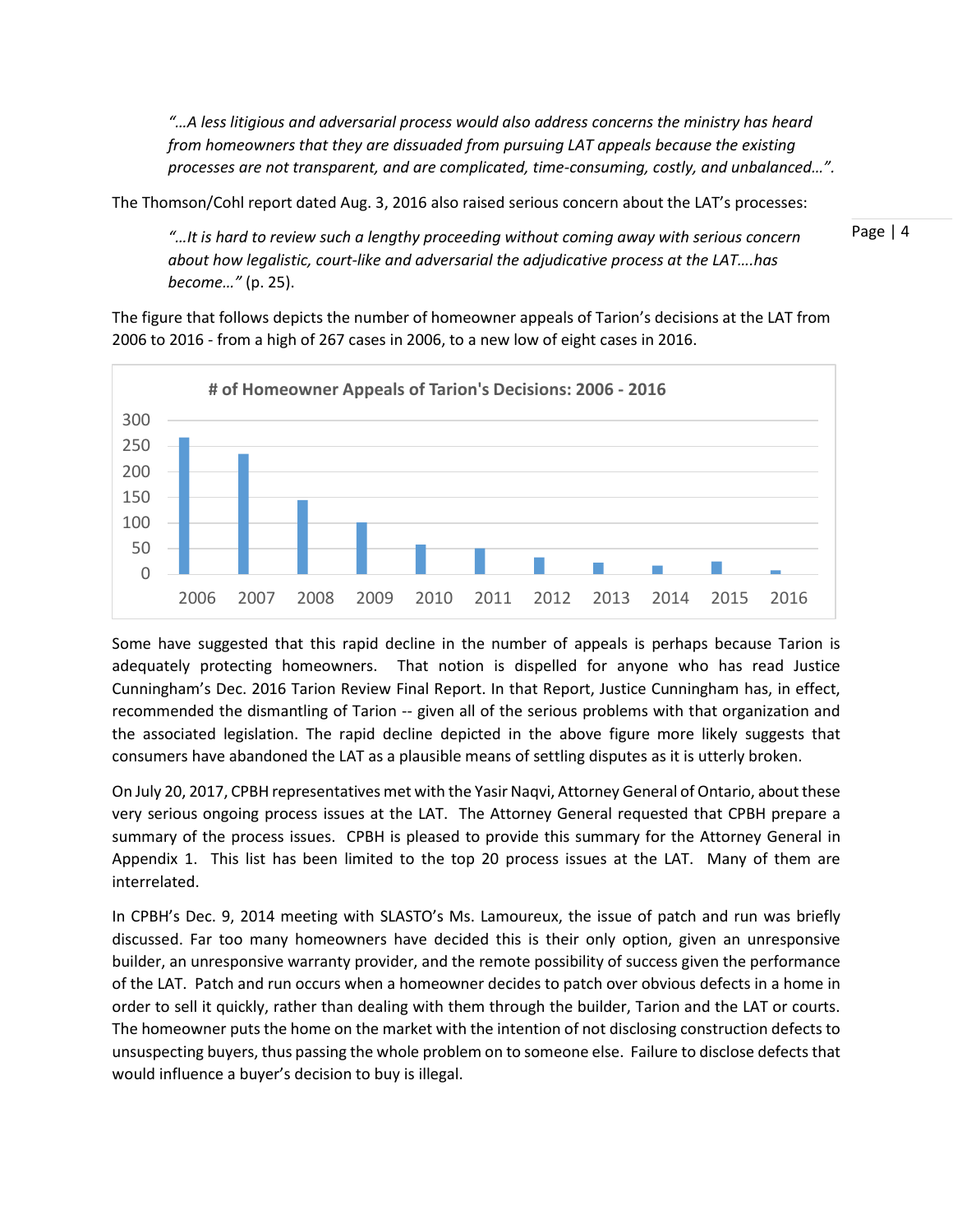Here is a link to a 2006 article published in Real Estate Magazine about patch and run: [http://www.canadiansforproperlybuilthomes.com/html/HVAC/pdfs/Dec2006Patch\\_Run.pdf](http://www.canadiansforproperlybuilthomes.com/html/HVAC/pdfs/Dec2006Patch_Run.pdf) .

time consuming as to be impossible, leaving them with no option but to try to get their money out of the  $\frac{}{\text{Page }|5}$ Tragically, we know that patch and run continues in Ontario today – not because homeowners want to do this, but often because they feel that resolving the issues under the current regime is so difficult and so house and run. Thus, the current regime is so unreasonable for consumers to deal with that it compels otherwise law-abiding citizens to choose patch and run to escape the nightmare – a nightmare that can drag on for many years.

This issue is not just about money – it is also about the health and safety of the occupants of these homes. It is important to remember that far too many of Ontario's families are suffering in their newly built homes that do not meet the minimum standards of the Ontario Building Code (OBC). Examples may include a lack of adequate heat due to inadequate heating, ventilation and air conditioning systems (HVAC), leaking roofs or foundations, or inadequate insulation – and/or because they lost at the LAT when they pursued rulings on such OBC violations. In the alternative, they may have given up, due to inadequate financial resources and/or employment consequences due to the massive demand for time off that dealing with these issues entails. The OBC is based on health and safety, so families living in homes that do not meet the OBC are at risk. Appendix Two provides a list of examples of OBC violations that have been reported to CPBH by homeowners.

Most homeowners suffer in silence, afraid to speak out as they don't want to erode their own property value, and/or they are worried about being sued by litigious builders. But one family, the Walters family with a teen-aged son, who decided to pursue their issues through the regular courts, has told their story to the Toronto Star. They have become "house wrecked" allegedly due to a simple OBC violation - missing insulation. The Walters family cannot live in their home due to sickness from mold, and have been awaiting their day in regular court for more than five years. They continue to wait to get their case to trial. The Toronto Star reported that they have been pushed into poverty due to this situation and go to bed hungry some nights. CPBH has facilitated the opening of a bank account so that the public can make donations. Here is a link to the Toronto Star stories about this family: [http://www.canadiansforproperlybuilthomes.com/html/inthenews/2015/aug/08-26-TOStar-](http://www.canadiansforproperlybuilthomes.com/html/inthenews/2015/aug/08-26-TOStar-Vaughan_dhomewowner.pdf)[Vaughan\\_dhomewowner.pdf](http://www.canadiansforproperlybuilthomes.com/html/inthenews/2015/aug/08-26-TOStar-Vaughan_dhomewowner.pdf) .

CPBH urges the Attorney General to take swift, effective steps to address these very serious process issues. Clearly SLASTO/LAT continue to fail in effectively addressing them. Many who are familiar with the LAT process issues believe that these problems are so serious that a new/different tribunal is necessary.

Ontario's purchasers of newly built homes urgently need – and deserve – a fair appeal process for the largest purchase most consumers make: a home. CPBH supports this goal for Ontarians and all Canadians.

CPBH looks forward to a response from the Attorney General at the earliest opportunity.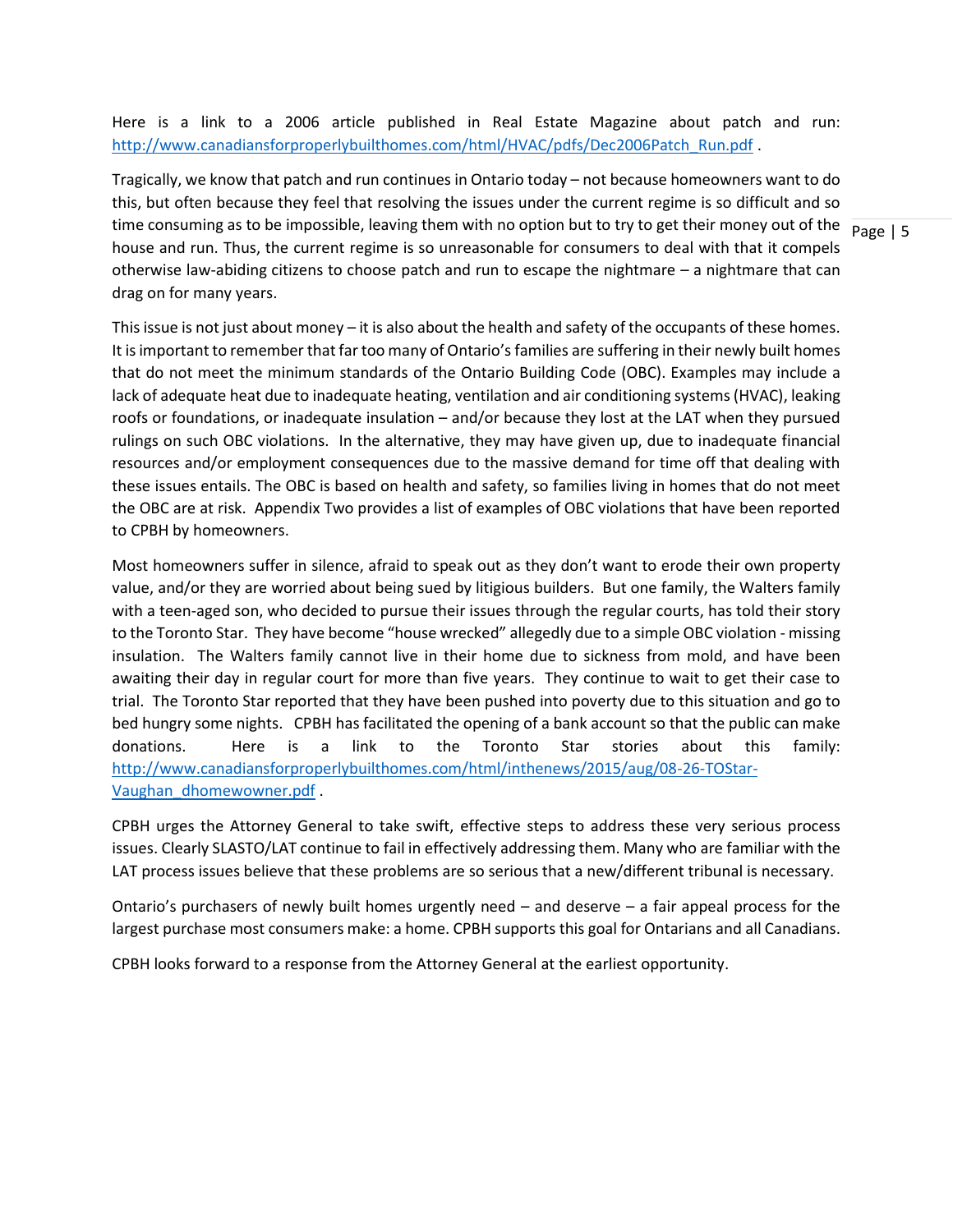# <span id="page-5-0"></span>Appendix 1: Top 20 Process Issues at the LAT

| Top 20 Key Process Issues (in no particular order)                                                                                                                                                                                                                                                                                                                                                                                                               | Additional evidence/explanation                                                                                                                                                                                                                                                                                                                                                                     |
|------------------------------------------------------------------------------------------------------------------------------------------------------------------------------------------------------------------------------------------------------------------------------------------------------------------------------------------------------------------------------------------------------------------------------------------------------------------|-----------------------------------------------------------------------------------------------------------------------------------------------------------------------------------------------------------------------------------------------------------------------------------------------------------------------------------------------------------------------------------------------------|
| 1. The LAT's processes do not provide<br>access to justice, particularly for self-<br>represented litigants (SRLs).                                                                                                                                                                                                                                                                                                                                              | Given the recent Supreme Court of Canada<br>decision of Pintea vs. Johns, the LAT must<br>immediately revise its processes to ensure that                                                                                                                                                                                                                                                           |
|                                                                                                                                                                                                                                                                                                                                                                                                                                                                  | SRLs receive access to justice.                                                                                                                                                                                                                                                                                                                                                                     |
| Over the past 11 years, the vast majority of<br>homeowners appearing at the LAT to appeal<br>Tarion's decisions are SRLs.<br>In a Dec. 2014 meeting, SLASTO Chair Linda<br>Lamoureux acknowledged serious issues with<br>how the LAT deals with SRLs. It is now 2017, and<br>there is no evidence of progress. Indeed, with<br>the LAT's new Rules, implemented April 1, 2016,<br>the situation has worsened, as noted in the<br>opening section of this report. | As noted in a recent blog about this Supreme<br>Court decision by law professor Julie MacFarlane,<br>"it was very apparent that the Court took<br>seriously the challenges that SRL's face, and the<br>need to adjust and adapt to ensure that they<br>have Access to Justice" (Source:<br>https://representingyourselfcanada.com/this-<br>case-is-about-a2j-and-about-insiders-and-<br>outsiders/) |
| LAT's orders not always followed, and the<br>2.<br>LAT has no "teeth" to enforce its orders.                                                                                                                                                                                                                                                                                                                                                                     | Throughout the past decade, a number of<br>homeowners have complained that even though<br>they "won" at the LAT, the LAT's orders were not<br>followed <sup>3</sup> .<br>What is the point in consumers taking their<br>disputes with Tarion to the LAT, if Tarion does not<br>respect the LAT's order when the homeowner<br>wins their case?                                                       |
| Highly legalistic, court-like and<br>3.<br>adversarial process at the LAT.                                                                                                                                                                                                                                                                                                                                                                                       | As noted earlier in this report:<br>ADM Denton's Oct. 7, 2014 letter said:<br>"A less litigious and adversarial process<br>would also address concerns the ministry<br>has heard from homeowners that they<br>are dissuaded from pursuing LAT appeals<br>because the existing processes are not                                                                                                     |

 $\overline{a}$ <sup>3</sup> The case found at this link is particularly interesting:<http://canlii.ca/t/gf0qn> . Highlights of this case: In November 2012, Tarion was ordered by the LAT to fix a water leak in areas around living room balcony doors and a master bedroom door. But, as the problem was not fixed, the consumer returned to the LAT for help. Tarion argued the LAT no longer has jurisdiction after the order was made. The LAT agreed, and the motion was dismissed.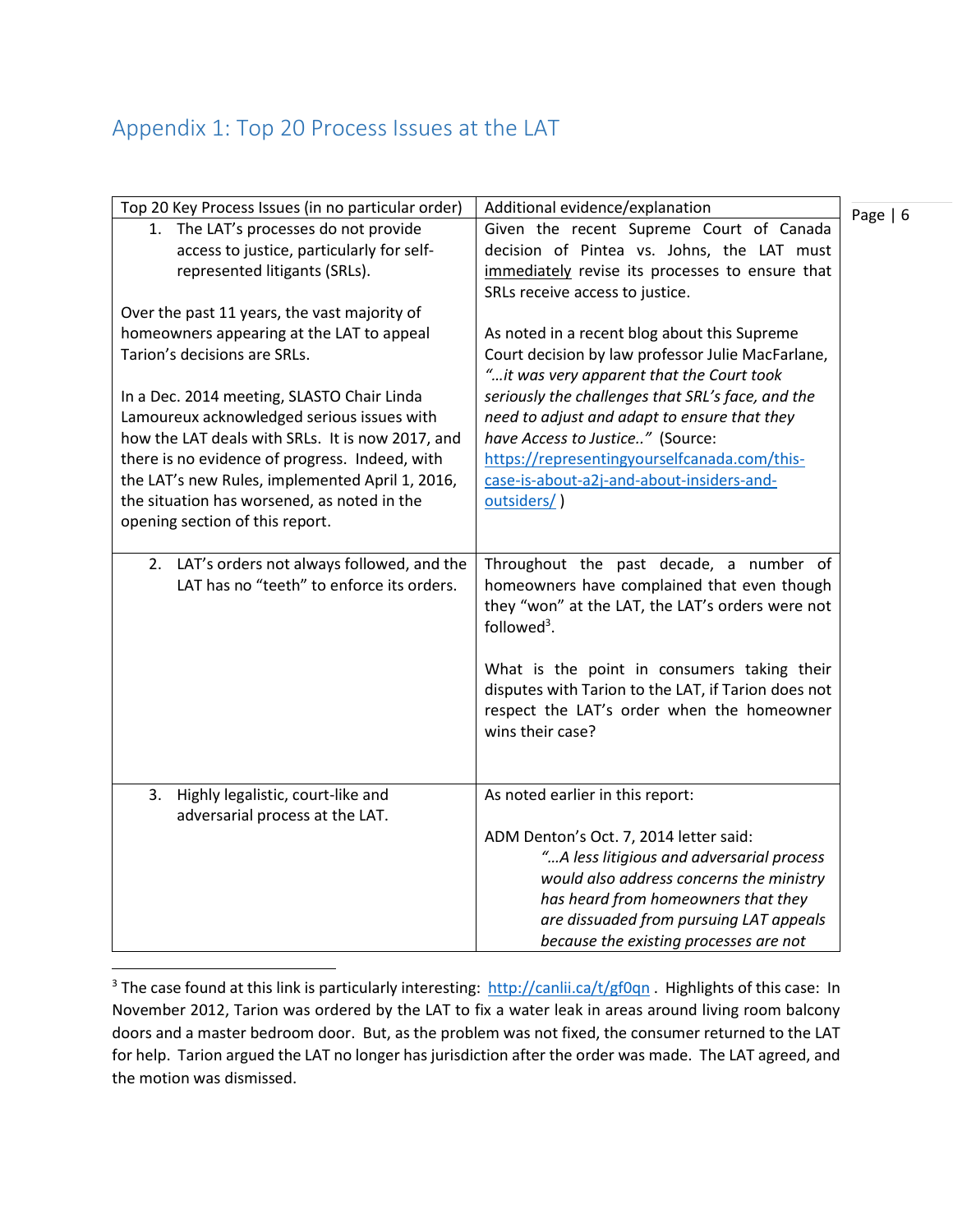|                                                                                                                                                                                                                                                                           | transparent, and are complicated, time-<br>consuming, costly, and unbalanced".<br>And, the Thomson/Cohl report dated Aug. 3,<br>2016 also raised serious concern:<br>" It is hard to review such a lengthy<br>proceeding without coming away with<br>serious concern about how legalistic,<br>court-like and adversarial the<br>adjudicative process at the LAThas<br>become" (p. 25).                                                                                                                                                                                                                                                                                                                                                                                                                                                                                                                                                                                                                                                                                                                                                                                                                                                                                                                                                                       | Page   7 |
|---------------------------------------------------------------------------------------------------------------------------------------------------------------------------------------------------------------------------------------------------------------------------|--------------------------------------------------------------------------------------------------------------------------------------------------------------------------------------------------------------------------------------------------------------------------------------------------------------------------------------------------------------------------------------------------------------------------------------------------------------------------------------------------------------------------------------------------------------------------------------------------------------------------------------------------------------------------------------------------------------------------------------------------------------------------------------------------------------------------------------------------------------------------------------------------------------------------------------------------------------------------------------------------------------------------------------------------------------------------------------------------------------------------------------------------------------------------------------------------------------------------------------------------------------------------------------------------------------------------------------------------------------|----------|
| The LAT is an inappropriate "one-size fits<br>4.<br>all" approach for all of the cases heard,<br>beer-in-grocery-store<br>licensing<br>e.g.,<br>appeals, appeals relating to horse racing<br>licenses, appeals of Tarion's decisions<br>regarding newly built homes, etc. | As noted by the Canada Mortgage and Housing<br>Corporation, new home construction is a very<br>complex service involving thousands of different<br>component parts by a large number of workers<br>on and off site. As well, with advancements in<br>technology, new home construction is becoming<br>more complex. There are different legislative and<br>regulatory considerations, e.g., the Ontario<br><b>Building Code.</b><br>Section 13 of the Ontario New Home Warranties<br>Plan Act says:<br>"13 (1) Every vendor of a home warrants to the<br>owner,<br>(a) that the home,<br>(i) is constructed in a workmanlike manner<br>and is free from defects in material,<br>(ii) is fit for habitation, and<br>(iii) is constructed in accordance with the<br><b>Ontario Building Code;</b><br>(b) that the home is free of major structural<br>defects as defined by the regulations; and<br>(c) such other warranties as are prescribed by<br>the regulations. R.S.O. 1990, c. 0.31,<br>s. 13 $(1)'$<br>What is "workmanlike" typically leads to differing<br>views, and even what meets Code will have<br>different interpretations by professionals in the<br>field. This makes it more challenging for the<br>Adjudicator. Clarity is required.<br>The LAT's rules and processes must recognize the<br>complexity of appeals of Tarion's decisions. |          |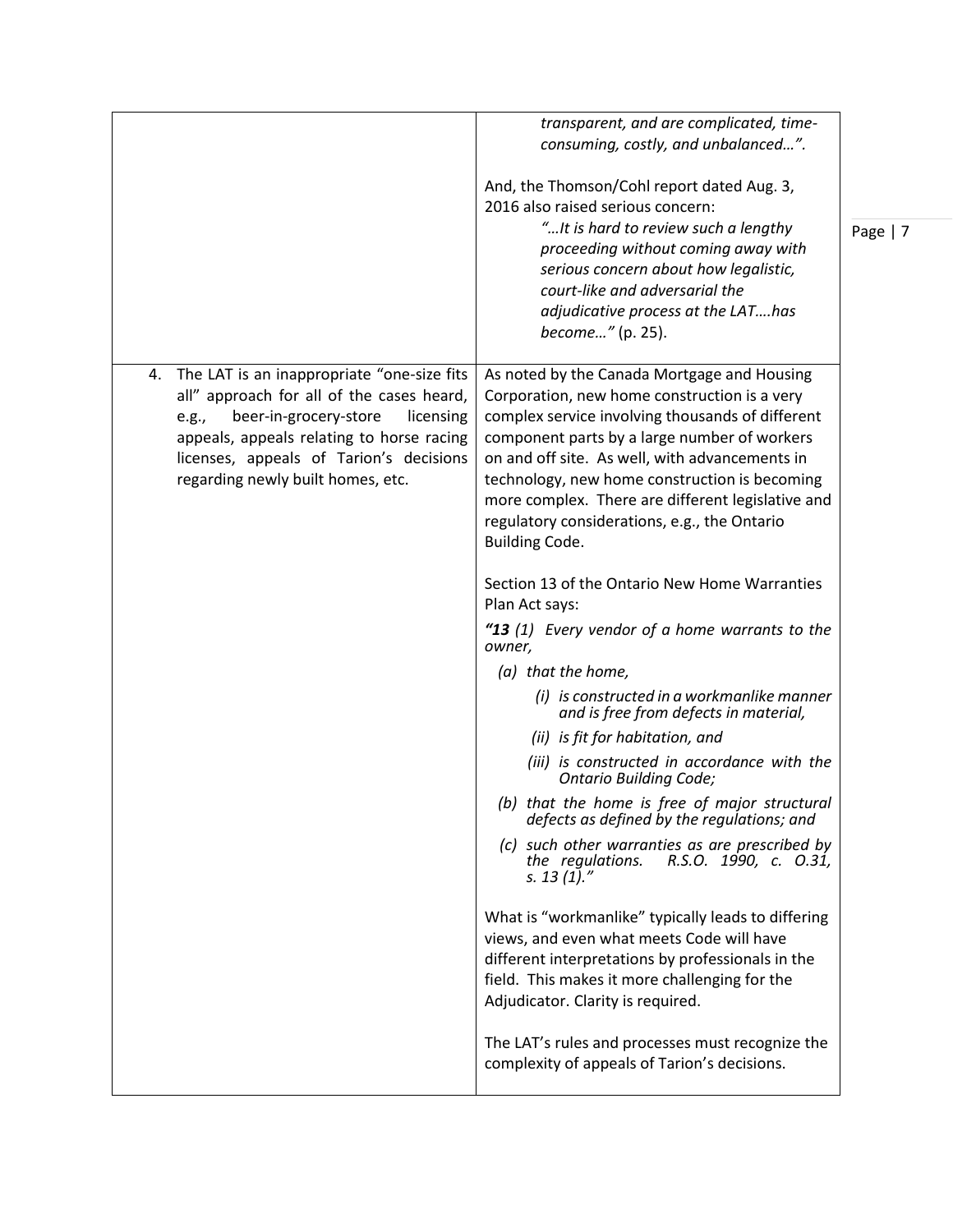| Lack of adequate training for LAT<br>5.             | SLASTO Chair Lamoureux acknowledged this           |           |
|-----------------------------------------------------|----------------------------------------------------|-----------|
| adjudicators <sup>4</sup> .                         | problem of lack of adequate training for LAT       |           |
|                                                     | adjudicators as a key issue when CPBH              |           |
| This involves lack of training for self-represented | representatives met with her Dec. 19, 2014.        | Page $ 8$ |
| parties which, as noted earlier, comprises the      |                                                    |           |
| majority of appeals at the LAT related to Tarion.   | Recommendation 1 in the Thomson/Cohl report        |           |
|                                                     | dated Aug. 3, 2016 recommended "place a high       |           |
| There is also a lack of adjudicator knowledge       | priority on skills-based training for adjudicators |           |
| regarding new home construction and the related     | involved in homeowner appeals to learn about       |           |
| legislation/regulations.                            | and practice the skills required to manage cases   |           |
|                                                     | involving self-represented parties. The training   |           |
| Surprisingly, not all adjudicators are lawyers.     | should include skills for dealing with the power   |           |
|                                                     | imbalance when one or more parties are             |           |
|                                                     | represented by lawyers and others are not. It      |           |
|                                                     | should draw on work of the National Judicial       |           |
|                                                     | Institute and the Society of Ontario Adjudicators  |           |
|                                                     | and Regulators."                                   |           |
|                                                     |                                                    |           |
|                                                     | Recommendation 3 in the Thomson/Cohl report        |           |
|                                                     | dated Aug. 3, 2016 recommended "develop            |           |
|                                                     | templates, model opening remarks, checklists and   |           |

 $\overline{a}$ <sup>4</sup> The following is an example of a serious issue encountered at the Ferland/Ferenc hearing. In an Order dated March 17, 2015, the adjudicator, Ms. Cassidy, advised that a new hearing would be required from the beginning in relation to the homeowners' concerns about bias: *"The Tribunal notes that any finding of a reasonable apprehension of bias would lead to the consequence of starting the hearing from the beginning before a new panel. The Tribunal acknowledges that the Appellants have expressed that is not an outcome that they would like"* (p. 4).

But investigators Thomson/Cohl had a different opinion of this situation: *"…If concerns are raised about the bias of a panel member, that member could, if justified, step down from the case mid-way through without requiring the hearing to be re-started before a new adjudicator…"* (p. 29 of the Thomson/Cohl report).

The inaccurate decision (according to Thomson/Cohl) by LAT adjudicator, Ms. Cassidy, in her Order that a new hearing from the beginning before a new panel be held if these homeowners pursued their view that there was bias, was alarming for Mr. Ferland and Dr. Ferenc, as they simply could not start again, e.g., due to financial and work-related reasons, as well as utterly unreasonable demands on their time.

It is most unfortunate that Mr. Thomson and Ms. Cohl did not make a recommendation regarding this very serious outstanding issue (i.e., the alleged inaccurate decision by Ms. Cassidy about needing an entirely new hearing), which Mr. Ferland and Dr. Ferenc are still pursuing. For example, Mr. Ferland recently advised that he has contacted Attorney General Naqvi's office several times, and continues to wait to hear from Attorney General Naqvi.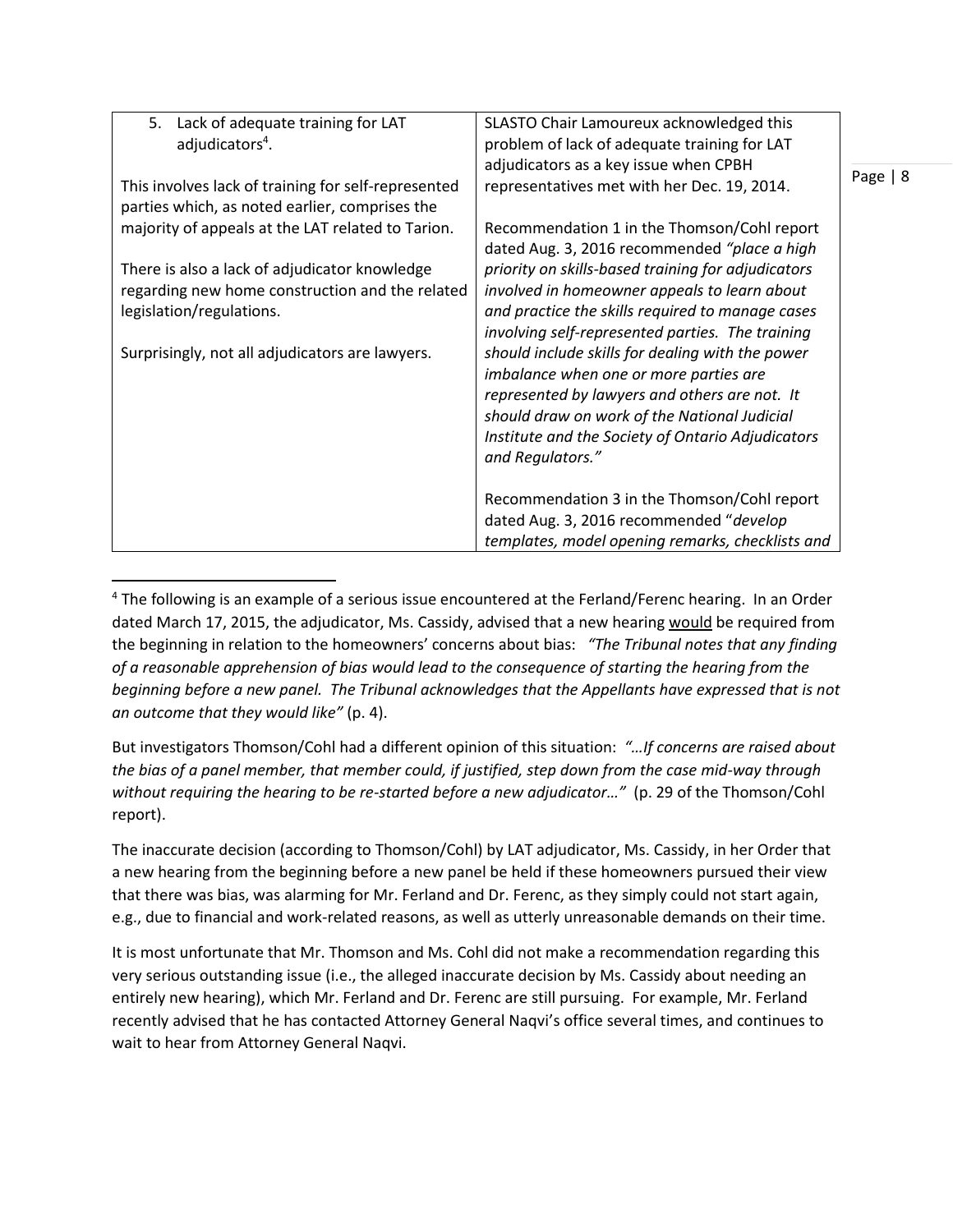|                                                                                                                                                                                                                               | other materials for adjudicators to ensure they<br>are well prepared to assist self-represented<br>parties" (p. 2).                                                                                                                                                  |           |
|-------------------------------------------------------------------------------------------------------------------------------------------------------------------------------------------------------------------------------|----------------------------------------------------------------------------------------------------------------------------------------------------------------------------------------------------------------------------------------------------------------------|-----------|
| 6. LAT not making homeowners aware of<br>what to expect at the LAT and how to<br>prepare.                                                                                                                                     | SLASTO Chair Lamoureux acknowledged this as a<br>key issue when CPBH representatives met with<br>her Dec. 19, 2014.                                                                                                                                                  | Page $ 9$ |
| Clearly homeowners are at a huge disadvantage<br>given that Tarion has decades of experience at<br>the LAT, but typically the homeowner appeals<br>Tarion's decisions only once.                                              | Recommendation 2 in the Thomson/Cohl report<br>dated Aug. 3, 2016 recommended "expand<br>efforts to develop practical, understandable and<br>accessible materials for self-represented parties<br>to prepare and present their cases before the<br>Tribunal" (p. 2). |           |
| 7. Lack of a level playing field at the LAT.<br>This includes Tarion having virtually unlimited<br>resources to hire the best and most experienced<br>lawyers and technical experts. Most<br>homeowners are self-represented. | This very serious issue is discussed in the report<br>that Ms. Genevieve Chornenki prepared for<br>Tarion, dated Sept. 1, 2015 (p. 48-49).                                                                                                                           |           |
| Tarion also has decades of experience at the LAT,<br>and knows not only the processes, but the<br>players, including the LAT players.                                                                                         |                                                                                                                                                                                                                                                                      |           |
| Tarion also adds the builder as a party to the<br>appeal, which results in a two-on-one against the<br>homeowner.                                                                                                             |                                                                                                                                                                                                                                                                      |           |
| LAT staff will sometimes not provide<br>8.<br>requested guidance to self-represented<br>homeowners.                                                                                                                           | There should at least be someone at the LAT to<br>help homeowners interpret the Rules of<br>Procedure.                                                                                                                                                               |           |
| 9. LAT meetings that include Tarion but<br>exclude the homeowner.                                                                                                                                                             | This is discussed in the report that Ms. Genevieve<br>Chornenki prepared for Tarion, dated Sept. 1,<br>2015 (p. 48-49).                                                                                                                                              |           |
| The LAT adjudicator often asks to meet privately<br>with Tarion and the builder, without the<br>homeowner, at pre-hearing conferences.                                                                                        | Obviously, homeowners should be invited to<br>attend all meetings related to their case.                                                                                                                                                                             |           |
| 10. LAT does not provide all the<br>correspondence that it shares with Tarion<br>about the case with the homeowners<br>who launched the appeal.                                                                               | Obviously, homeowners should have access to all<br>information about their case.                                                                                                                                                                                     |           |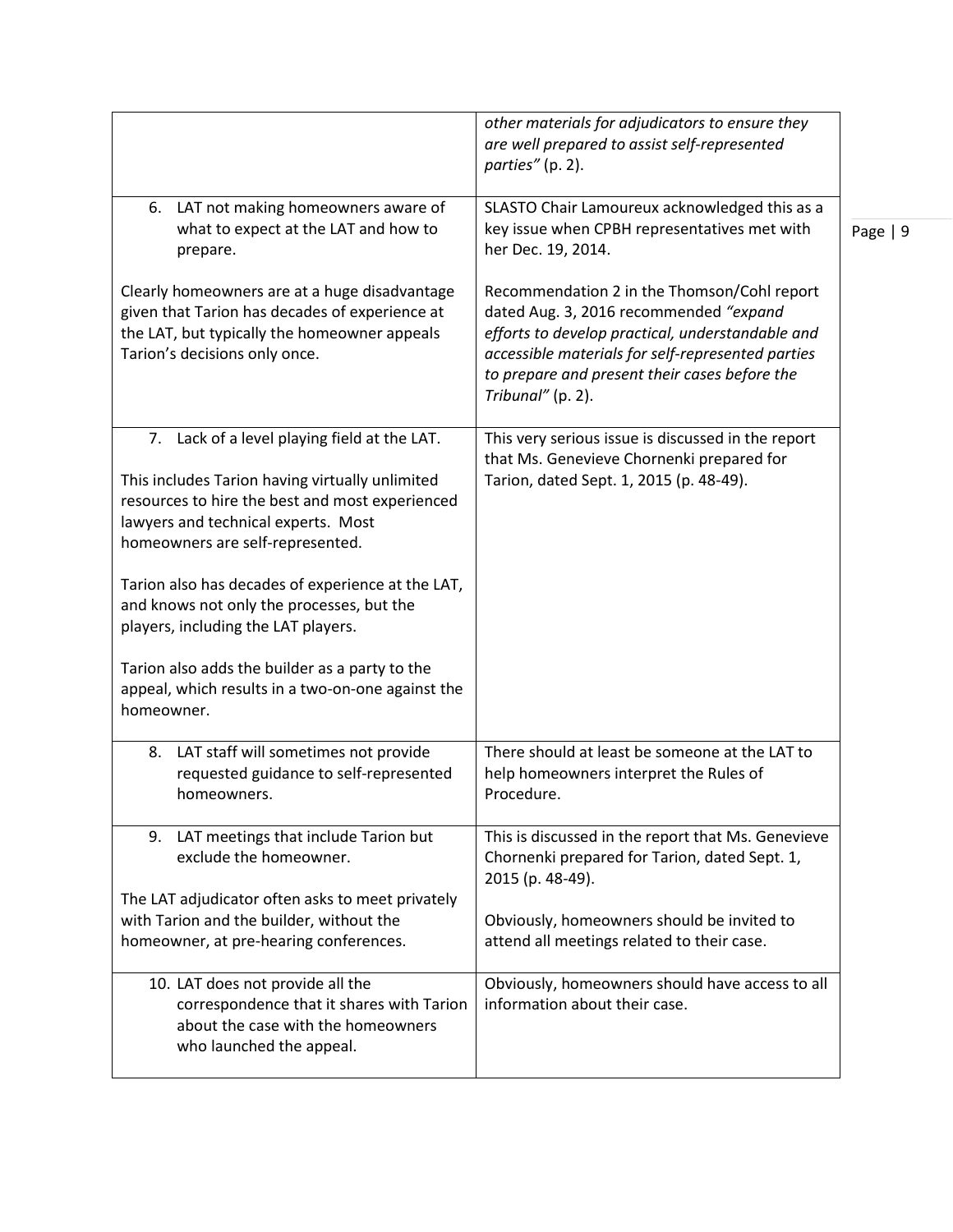| 11. Lost/unavailable transcripts at/by the       | One recent high profile case involved                                                                                                                                                                                                                                                                                                                                                                                                                     |            |
|--------------------------------------------------|-----------------------------------------------------------------------------------------------------------------------------------------------------------------------------------------------------------------------------------------------------------------------------------------------------------------------------------------------------------------------------------------------------------------------------------------------------------|------------|
| LAT.                                             | homeowners Mr. Jeffrey Ferland and Dr.                                                                                                                                                                                                                                                                                                                                                                                                                    |            |
|                                                  | Alexandra Ferenc. Since that case, in 2016 yet                                                                                                                                                                                                                                                                                                                                                                                                            |            |
| This very situation has been reported to CPBH on | another family has reported that their LAT                                                                                                                                                                                                                                                                                                                                                                                                                |            |
| various occasions over the past 13+ years that   | transcripts were unavailable.                                                                                                                                                                                                                                                                                                                                                                                                                             |            |
| CPBH has existed.                                |                                                                                                                                                                                                                                                                                                                                                                                                                                                           | Page $ 10$ |
|                                                  | Oct. 22, 2015 in the Ontario Legislature:                                                                                                                                                                                                                                                                                                                                                                                                                 |            |
|                                                  | "transcripts of testimony and evidence are                                                                                                                                                                                                                                                                                                                                                                                                                |            |
|                                                  | essential and they must be available or access to                                                                                                                                                                                                                                                                                                                                                                                                         |            |
|                                                  | justice is denied" -- MPP Randy Hillier, PC Critic                                                                                                                                                                                                                                                                                                                                                                                                        |            |
|                                                  | for the Attorney General.                                                                                                                                                                                                                                                                                                                                                                                                                                 |            |
|                                                  | Note: In the Thomson/Cohl report dated Aug. 3,<br>2016 it says that "SLASTO management is<br>considering stopping its practices of recording<br>hearings for tribunals with no statutory<br>requirement to record themWe are concerned,<br>for example, that the policy as currently<br>envisaged could place an undue burden on parties<br>wishing to make their own recordings" (p. 3).<br>CPBH concurs with Mr. Thomson and Ms. Cohl on<br>this issue. |            |
| 12. LAT process issues related to managing       | The recent Ferland/Ferenc appeal provides an                                                                                                                                                                                                                                                                                                                                                                                                              |            |
| complex cases.                                   | excellent example of a complex case.<br>We recommend that the Ministry of the Attorney<br>General contact Mr. Ferland and Dr. Ferenc to<br>hear first-hand the process issues that they<br>experienced. We also recommend that the<br>Ministry of the Attorney General contact<br>consumer advocate, Ms. Barbara Captijn, for her<br>comments/observations, as she was an observer<br>at this hearing for multiple days <sup>5</sup> .                    |            |
|                                                  | Recommendation 4 in the Thomson/Cohl report<br>dated Aug. 3, 2016 provides a number of<br>recommendations related to managing complex<br>cases:                                                                                                                                                                                                                                                                                                           |            |
|                                                  | "Review the process for homeowner appeals and<br>implement strategies to address all stages of the<br>process, including clear roles for managers, staff<br>and adjudicators. The plan should include:                                                                                                                                                                                                                                                    |            |

<sup>&</sup>lt;sup>5</sup> Mr. Ferland, Dr. Ferenc and Ms. Captijn have authorized including their contact information in this report. Mr. Ferland – e-mail: jeffrey.ferland@gmail.com

 $\overline{\phantom{a}}$ 

Dr. Ferenc – e-mail: [aleks\\_ferenc@hotmail.com](mailto:aleks_ferenc@hotmail.com) Ms. Captijn – e-mail: bcaptijn@gmail.com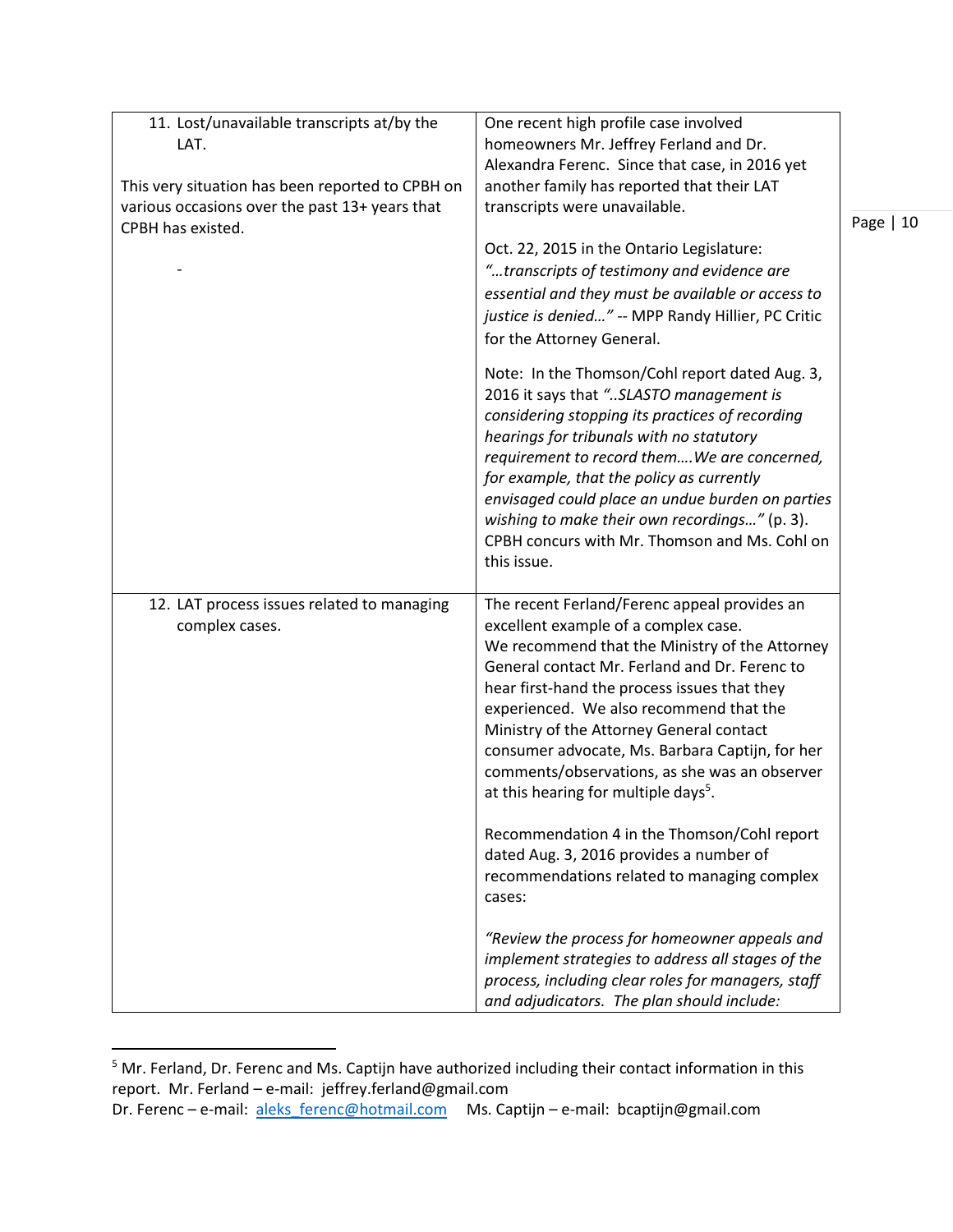|                                                                                                                                                                                                                                                                                                                                                                                                                                          | Early identification of complex cases and<br>strategies to manage them effectively,<br>without compromising the independence<br>of adjudicators who may ultimately<br>preside over the hearings;<br>Dedicated staff and multi-member panels<br>for complex cases;<br>A focus on settling cases through pre-<br>hearing conferences and, where<br>settlement is not possible, finding<br>creative and acceptable ways to limit the<br>length of the hearing, and<br>Changes that will make hearings less<br>formal and legalistic." (p. 3).                                                                                                                                                                                                                                                                                                                                                        | Page   11 |
|------------------------------------------------------------------------------------------------------------------------------------------------------------------------------------------------------------------------------------------------------------------------------------------------------------------------------------------------------------------------------------------------------------------------------------------|---------------------------------------------------------------------------------------------------------------------------------------------------------------------------------------------------------------------------------------------------------------------------------------------------------------------------------------------------------------------------------------------------------------------------------------------------------------------------------------------------------------------------------------------------------------------------------------------------------------------------------------------------------------------------------------------------------------------------------------------------------------------------------------------------------------------------------------------------------------------------------------------------|-----------|
| 13. LAT adjudicator was her own judge that<br>she was not a bully in a particular case.<br>Homeowners alleged that their LAT adjudicator<br>bullied them. Who ruled on these allegations of<br>bullying? The same adjudicator, who found herself<br>not to be a bully.                                                                                                                                                                   | This issue was encountered in the Ferland/Ferenc<br>case. How can this be an appropriate procedure?                                                                                                                                                                                                                                                                                                                                                                                                                                                                                                                                                                                                                                                                                                                                                                                               |           |
| 14. LAT does not always apply its own rules to<br>Tarion/the builder, e.g., timeframes for<br>submitting documents.                                                                                                                                                                                                                                                                                                                      | This is a frequent complaint from homeowners.<br>Consequences of this include homeowners<br>feeling that they have been disadvantaged, the<br>LAT is unfair, and often results in an erosion of<br>trust between the homeowner and the LAT.                                                                                                                                                                                                                                                                                                                                                                                                                                                                                                                                                                                                                                                       |           |
| 15. Ineffective "watch dogs" of the LAT - the<br>Ombudsman of Ontario and the Auditor<br>General of Ontario.<br>Both the Ombudsman of Ontario and the Auditor<br>General of Ontario have jurisdiction over the LAT.<br>Numerous homeowners have advised that they<br>contacted these offices to complain about process<br>issues, with no results. CPBH has also contacted<br>both of these office many times over the past 13<br>years. | The only action CPBH is aware of was by the<br>Ombudsman of Ontario reviewed the situation<br>related to the Ferland/Ferenc investigation.<br>However, this too was extremely disappointing,<br>with many outstanding questions remaining. For<br>example, in an e-mail dated April 23, 2017 from<br>CPBH to the Ombudsman of Ontario, we said:<br>"On page 1, in the Background section, you<br>highlighted that Mr. Ferland is concerned with<br>the Tribunal's processes. Then, on page 3, it says<br>that your office considered a number of factors,<br>including whether "the Tribunal's process was<br>administratively fair". The original investigators<br>(Thomson and Cohl) made many<br>recommendations. Then your letter goes on to<br>highlight a number of examples of changes that<br>the Tribunal claims to have made in its<br>procedures, and will be making in the future. In |           |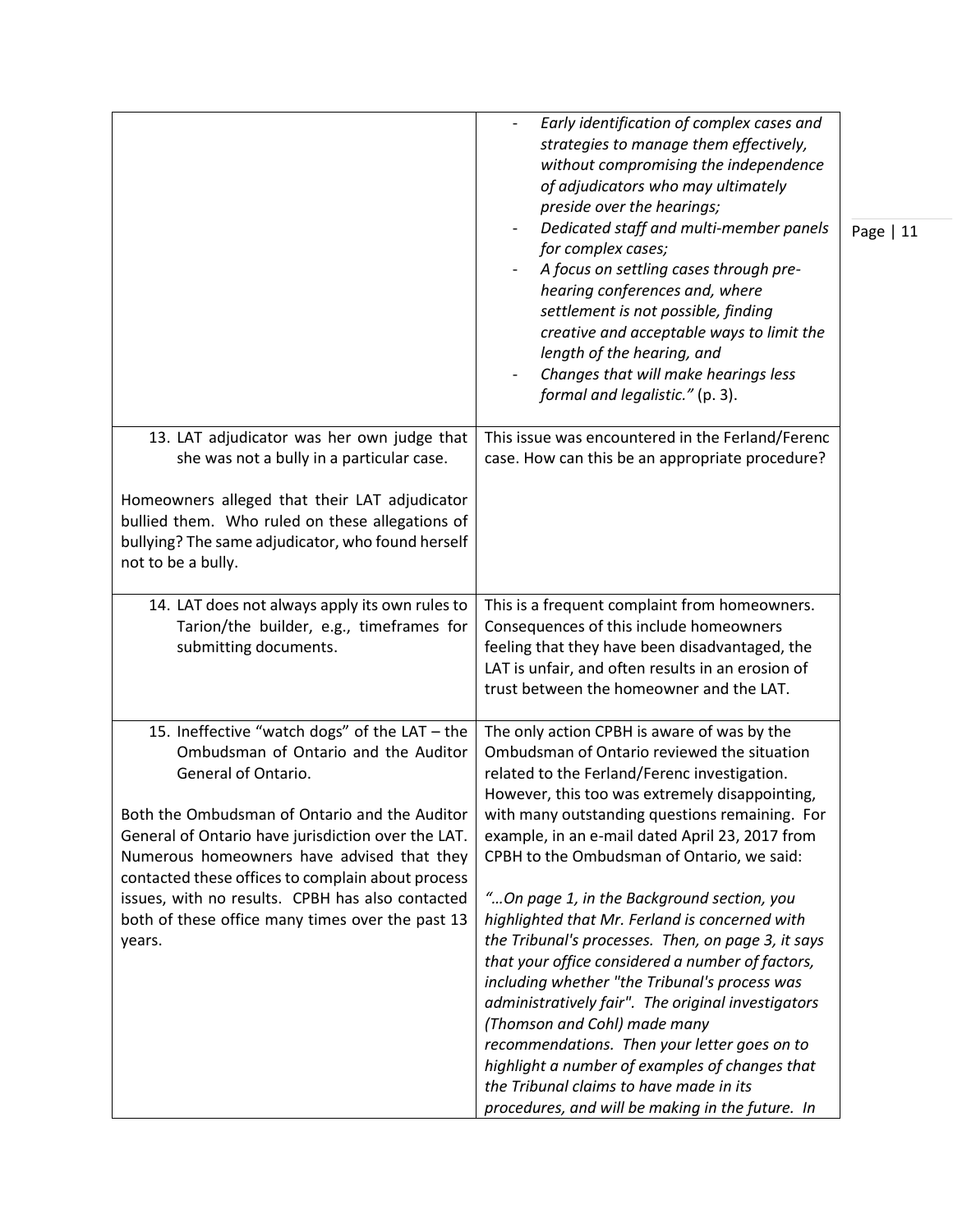|                                                                                                                                                                                                                                                                                                                                                                                                                                            | your Conclusion section, you stated that Mr.<br>Ferland was "afforded procedural<br>fairness". Given all of the original investigators'<br>recommendations, and all of the alleged changes<br>that SLASTO says it has made and will be making,<br>how can you possibly have concluded that this<br>family was "afforded procedural fairness"? This is<br>a stunning statement, all things considered, and it<br>requires further explanation by your office as to<br>how it arrived at that conclusion. Please provide<br>that explanation."<br>We continue to await that explanation from the<br>Ombudsman of Ontario. | Page   12 |
|--------------------------------------------------------------------------------------------------------------------------------------------------------------------------------------------------------------------------------------------------------------------------------------------------------------------------------------------------------------------------------------------------------------------------------------------|-------------------------------------------------------------------------------------------------------------------------------------------------------------------------------------------------------------------------------------------------------------------------------------------------------------------------------------------------------------------------------------------------------------------------------------------------------------------------------------------------------------------------------------------------------------------------------------------------------------------------|-----------|
| 16. Numerous process questions/issues<br>related to the investigation conducted by<br>investigators Mr. Thomson and Ms. Cohl<br>who were hired by the LAT, e.g., selection<br>of those interviewed for this<br>investigation, lack of adequate resources<br>for interviews, etc.<br>Our reading of this report strongly suggests that<br>Mr. Thomson and Ms. Cohl did not go far enough<br>in this investigation and in their conclusions. | CPBH prepared a written submission in<br>September 2016 outlining our questions and<br>concerns with this investigation and the related<br>report. Our submission was sent to the Attorney<br>General, along with several other parties.<br>We continue to await a meaningful response<br>from officials regarding this important matter.                                                                                                                                                                                                                                                                               |           |
| 17. LAT decisions not all available on Canlii,<br>e.g., not even those from the past<br>decade.                                                                                                                                                                                                                                                                                                                                            | This hampers homeowners trying to do research<br>to prepare for cases.                                                                                                                                                                                                                                                                                                                                                                                                                                                                                                                                                  |           |
| 18. Lack of performance measures and<br>standards for the LAT.<br>This is a basic management requirement, not<br>being met by the LAT. An example of an<br>important performance measure is how long it<br>takes for a decision, once an appeal is launched.                                                                                                                                                                               | SLASTO Chair Lamoureux acknowledged this as a<br>key issue when CPBH representatives met with<br>her Dec. 19, 2014. We are not aware of any<br>progress related to this process issue.                                                                                                                                                                                                                                                                                                                                                                                                                                  |           |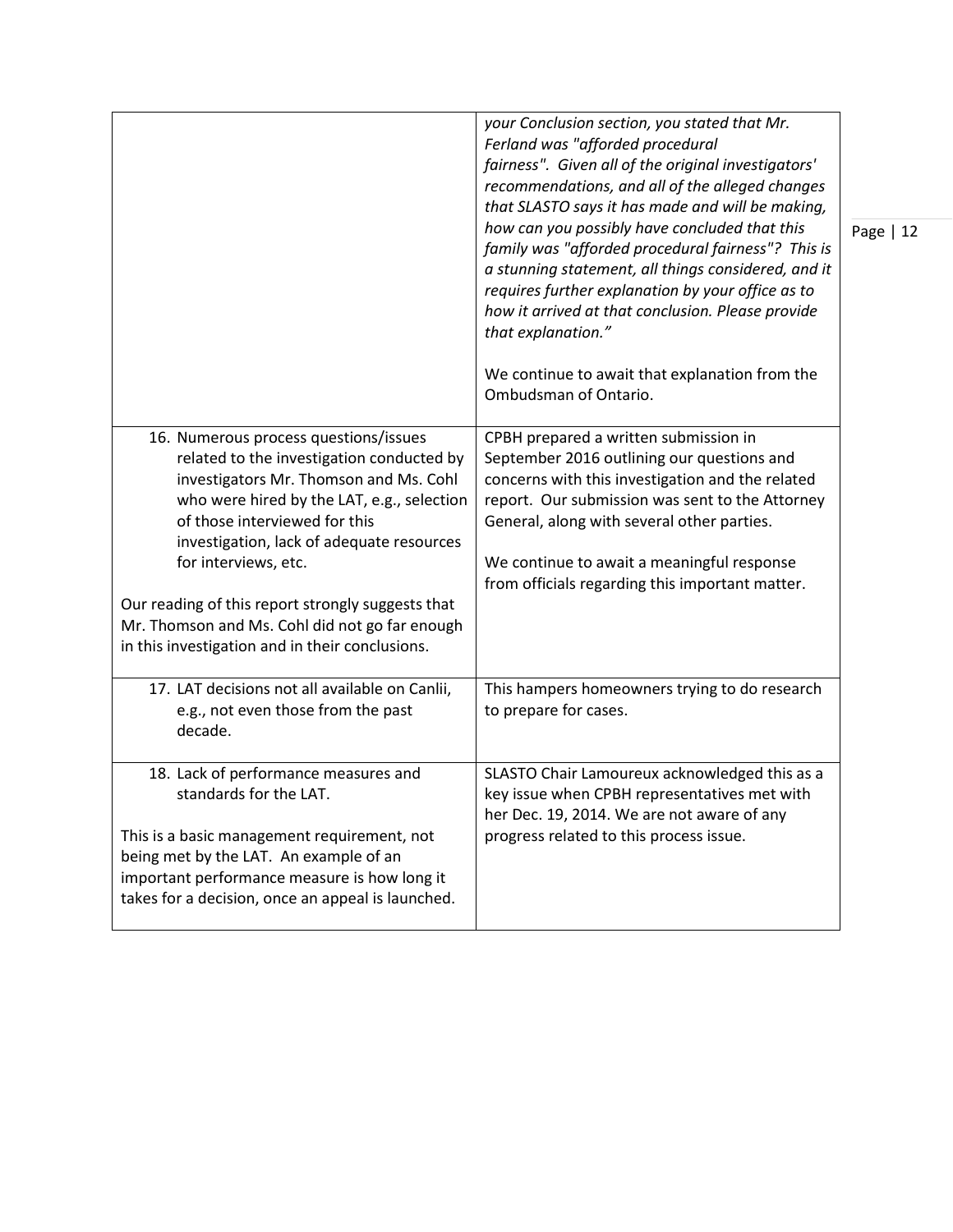| 19. Lack of transparency to the public by the<br>LAT, e.g., in relation to performance<br>standards.<br>Again, this is a very basic requirement that the                                                                                                                                                           | SLASTO Chair Lamoureux acknowledged this as a<br>key issue when CPBH representatives met with<br>her Dec. 19, 2014.                             |            |
|--------------------------------------------------------------------------------------------------------------------------------------------------------------------------------------------------------------------------------------------------------------------------------------------------------------------|-------------------------------------------------------------------------------------------------------------------------------------------------|------------|
| LAT is not meeting.                                                                                                                                                                                                                                                                                                |                                                                                                                                                 | Page $ 13$ |
| 20. Lack of appropriate communication from<br>SLASTO/LAT to homeowners and<br>consumer advocates.                                                                                                                                                                                                                  | Clearly, this is unacceptable. SLASTO/LAT must at<br>least acknowledge receipt of communication, and<br>treat people with courtesy and respect. |            |
| SLASTO/LAT do not always provide adequate<br>responses when contacted. This has been<br>reported by a number of homeowners, and<br>indeed has been CPBH's own experience. In a<br>number of situations, there was not even an<br>acknowledgement of receipt of the<br>correspondence, despite repeated follow-ups. |                                                                                                                                                 |            |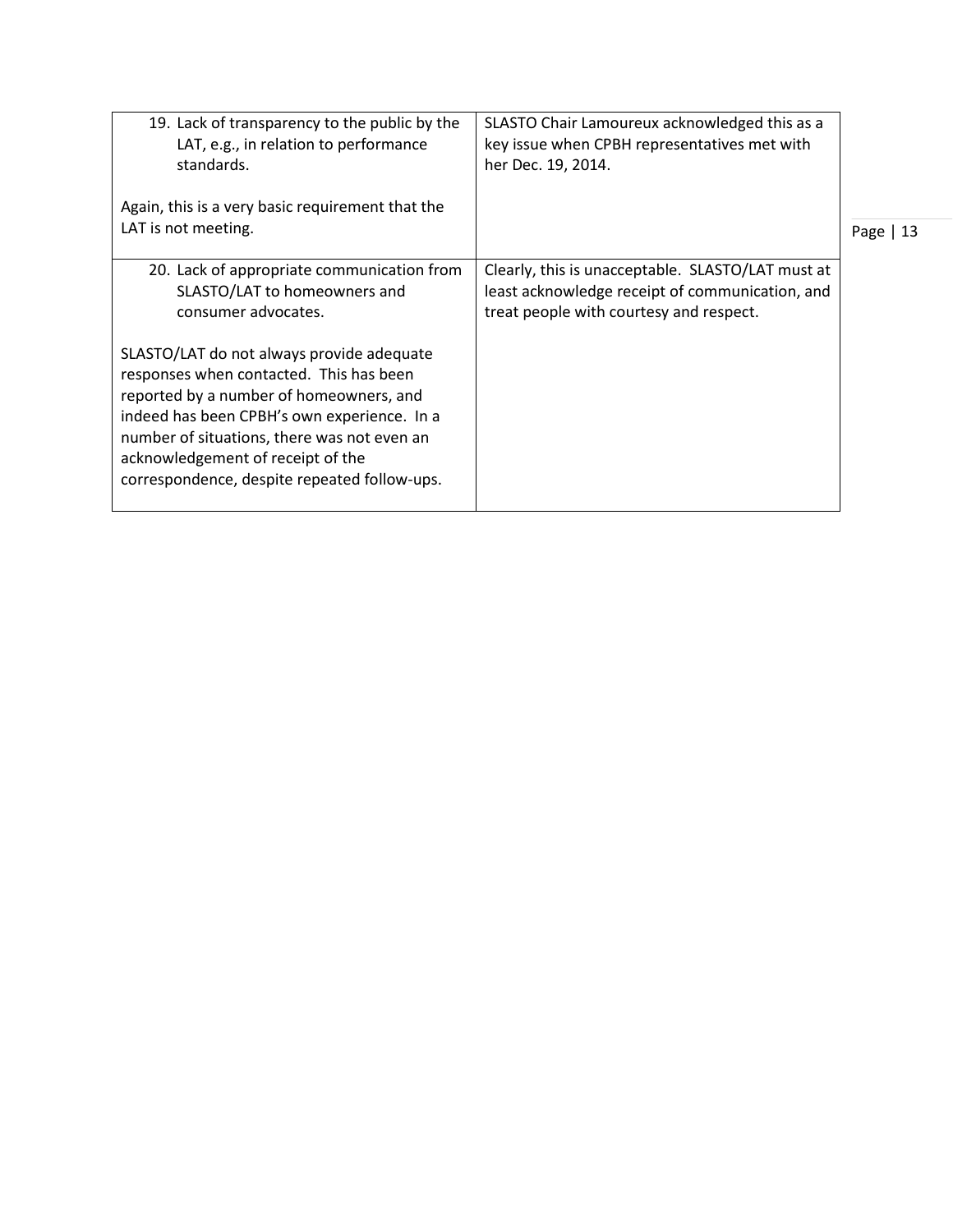# <span id="page-13-0"></span>Appendix 2 Examples of OBC violations that have been reported to CPBH

The following are examples of OBC violations that homeowners have reported to CPBH by homeowners:

- Major structural issues such as improperly installed floors, no foundation anchor bolts, collapsed walls, improperly installed stairs, rim boards not bearing weight, cracked foundations, etc.
- Exterior bricks that hang over the foundation too far
- Electrical outlets that spark
- Gas leaks
- No/missing insulation
- Leaking foundations
- Leaking roofs

l

- Broken/cracked roof trusses
- Missing vapour barriers, flashing and vents
- Exterior stucco issues
- Improperly installed windows causing cold drafts and heat loss
- Heating, ventilation, air-conditioning (HVAC) system issues. Numerous OBC violations have been reported related to HVAC including undersized furnaces, spaghetti ductwork, undersized ductwork, furnaces not vented to the outside, furnace exhaust and fresh air intake right beside each other, which can result in exhaust being drawn back into the house, etc.<sup>6</sup> The last two examples can lead to carbon monoxide poisoning.

The second owner of one home with one of these SDHV-HVAC systems successfully sued the first owner in Small Claims court for not disclosing this HVAC issue when the house was sold on the real estate market. According to the second owner who sued, this was a case of patch and run.

Page | 14

*"…The Building Code's purpose…is to establish minimum standards for people to be able to survive in their homes…… It's basic, minimum standards, bare minimum…. All building code deficiencies are considered serious…"*

– Former City of Ottawa Chief Building Official, Arlene Gregoire

 $6$  One particular type of SDHV-HVAC system is important to highlight: Nationally recognized HVAC expert Dara Bowser continues to report that a certain type of SDHV-HVAC system does not meet the Ontario Building Code, and he has called on Minister Mauro for an Inquiry under the Building Code Act. Other technical experts agree that these systems do not meet the OBC. Mr. Bowser continues to await a response from Minister Mauro following a March 1, 2017 meeting with him. According to CTV's W-Five in 2012, more than 50,000 of these systems had been installed in the GTA alone at that time. We understand that these same systems continue to be sold in Ontario today.